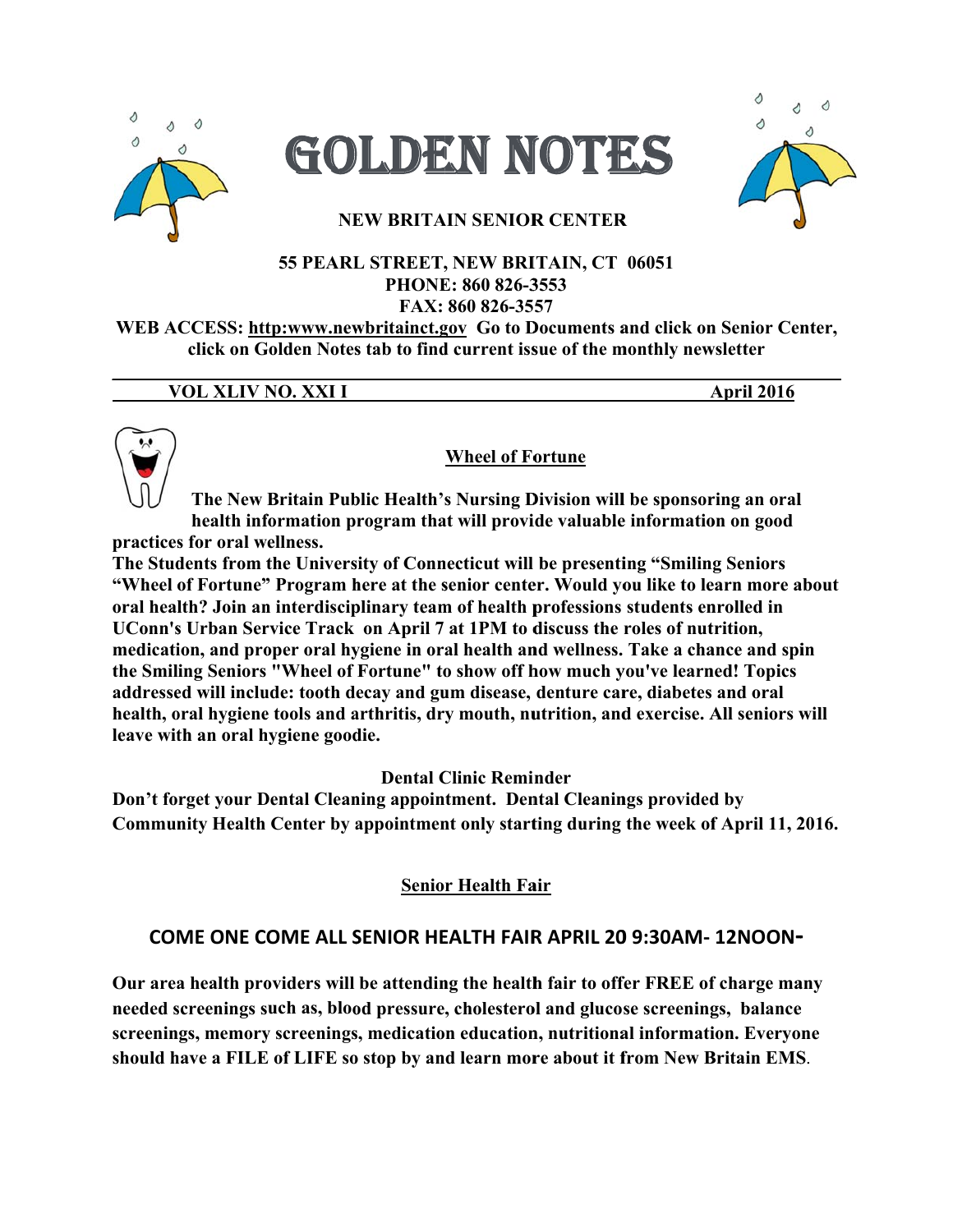**PROPERTY TAX RELIEF The Senior Center is taking applications for the Homeowners,** Additional Veterans and Freeze Property Tax Relief Program. Persons 65 and older in the year 2015 or those persons receiving Social Security Disability Benefits may be eligible for a discount on their property tax bills. Individuals earning less than \$35,200 and married couples earning less than \$42,900 during 2015 should consider applying for this benefit. These totals include Social Security

benefits for last year. All income documents must be presented with each application. Those persons who were enrolled in past years will receive a letter from the City Tax Assessor if they must reapply during 2016. If a married couple wishes to apply for the benefit, it is only necessary for one of the spouses to have been over 65 years of age in 2014 to be eligible for the program. Call the Senior Center (860) 826-3553 if you wish to make an appointment or if you have any questions

### **Book Group Meeting**

The Public Library – Senior Center Book Group will be meeting at 1:00 PM on Tuesday, April 19, 2016 here at the Center. The book read for this month is Our Man in Havana: an **Entertainment written by Graham Green. Conceived as one of Graham Greene's** 'entertainments,' it tells of MI6's man in Havana, Wormold, a former vacuum-cleaner salesman turned reluctant secret agent out of economic necessity.. Join us for a discussion of this wonderfully written book.

Also, the book read for May will be Yes Chef by Marcus Samuelsson.

**Friday at the Movies** 

# **High Society** Friday, April 22 at 12:45 PM

**Staring Bing Crosby, Grace Kelly and Frank Sinatra** This film is about a successful popular jazz musician who tries to win back the affections of his ex-wife, who is preparing to marry another man. Music and lyrics by Cole Porter. Stop by and enjoy this great film.

> **TRIAD PANCAKE BREAKFAST** Sunday, April  $3<sup>rd</sup> 8:00$  to 11:00 am Delicious breakfast and great bake sale/raffle

snap objects

Tickets \$5.00 **Children under 3 Free** 

> **Music Program Monday, April 11, 2016**

Plan on coming to lunch a little early on April 11<sup>th</sup> because Ed will be performing a music program starting at 11:15 am. Enjoy some entertainment and fun music before lunch.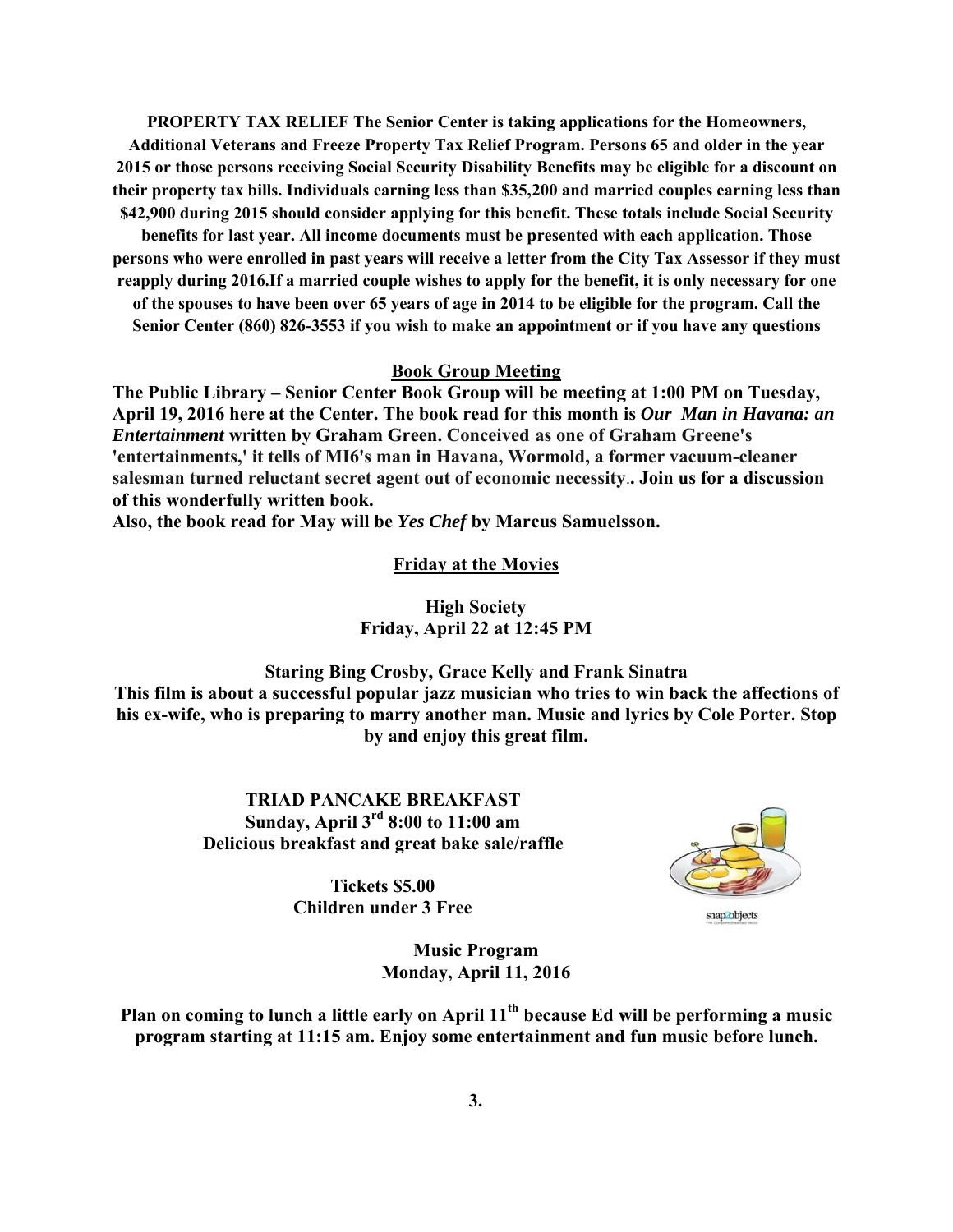**New Britain TRIAD Senior Prom Luau** 



Thursday, April 21, 2016 5:00 PM to 9:00 PM **New Britain High School** 110 Mill Street **New Britain, CT** 

Join us for a night of dinner and dancing – Live music by Steppin' out Gift prizes & prize for best costume!

\$5.00 Tickets purchased at the Senior Center

**NO TICKETS PURCHASED AT THE DOOR** 





**American Red Cross Home Fire Preparedness Campaign** 

At no cost to you, we would like to share some simple steps you can take at home that will help you protect your family against fire. In addition, the Red Cross will install FREE smoke alarms within your home. Visits generally last 20 minutes and can be scheduled at your convenience. During your home visit, you will receive:

Installed smoke alarms if needed Guidance in the development of a Family Disaster Plan Valuable emergency preparedness tips and information All demonstration and installation services will be performed by Red Cross trained volunteers and/or licensed/insured professionals. To schedule your visit, register at www.redcross.org/ct/schedule-a-visit or

call 1-877-287-3327 and choose option 1.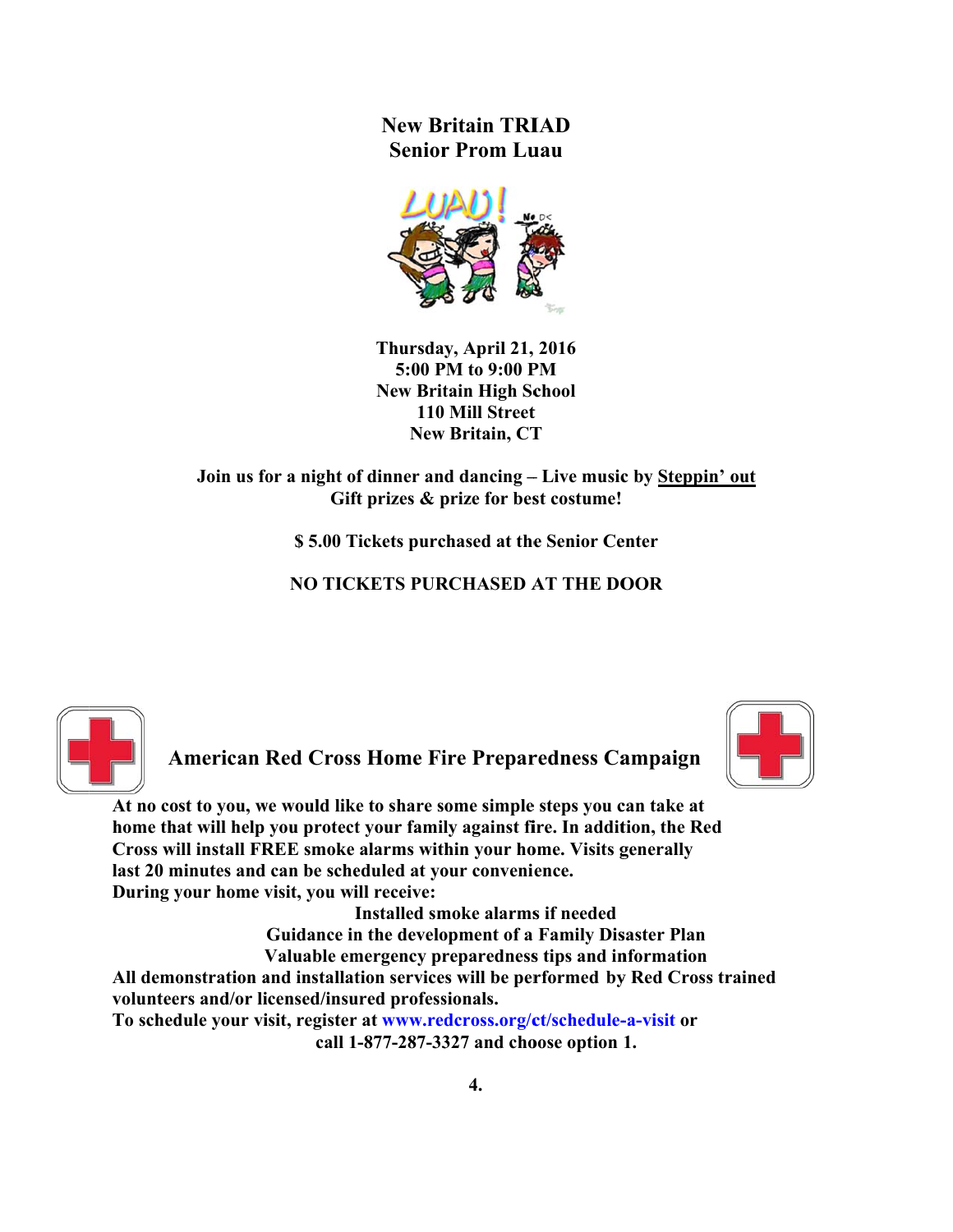# **DAILY CALENDAR OF ACTIVITIES April 2016**

#### **Monday**

**8:15 am to 11:10 am– Snack bar open 8:45 am to 9:15am. – Beginners Line Dancing 9:00 am to 11:30 am Exercise/Table tennis open 9:15 am to 10:00 am – Art class open 9:15 am to 10:00 am – Exercise Class with Chris 10:00 am to 11:00 am – Line dancing class 12:45am to 3:00 pm - Bingo** 

#### **Tuesday**

**8:15 am to 11:00 am. – Snack Bar open 8:45 am to 9:15 am - - Beginners Line Dancing 9:00 am to 11:30 am Exercise/Table tennis open 9:15 am to 10:15 am – Exercise Class with Chris 9:15 am to 1:30 pm – Craft group meets 10:30 am to 11:15 am – Line dancing with Chris 1:00 pm to 3:30 pm – Craft group meets Wii Bowling will resume during the Spring** 

**Wednesday** 

**8:15 am to 11:00 am – Snack bar open 9:00 am to 11:30 am Exercise/Table tennis open 9:30 am to 11:30 am – Pinochle Club 9:15 am to 11:30 am – Art Class open 1:00 pm to 3:00 pm – Ballroom Dancing** 

**Thursday 8:15 am to 11:00 am – Snack bar open 9:00 am to 11:30 am Exercise/Table tennis open 9:30 am to 10:30 am –ZUMBA with Amy 9:15 am to 11:30 am – Craft Group meets 1:00 pm to 3:30 pm – Pinochle Club 1:00 pm to 3:30 pm – Craft group meets** 

**Friday** 

**8:15 am to 11:00 am – Snack bar open 9:00 am to 11:30 am Exercise/Table tennis open 9:15 am to 11:30 am – Art class open 1:30 pm to 3:30 pm Square Dancing 12:45 pm Monthly movie (Usually the 3rd Friday of each month)**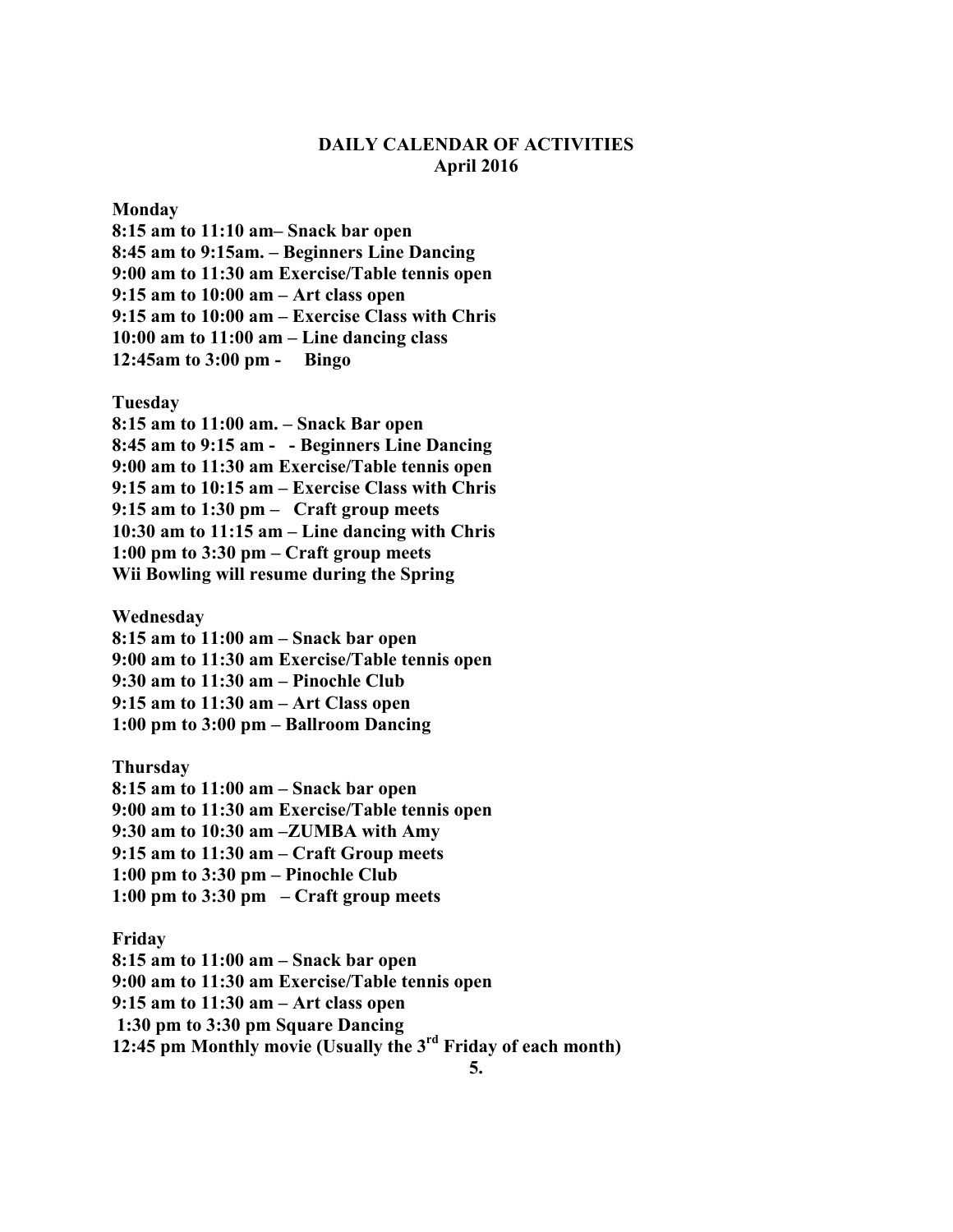# **SERVICES BY APPOINTMENT DIAL-A-RIDE**

**At least a 2-day notice is required for rides to the Senior Center, medical appointments, shopping and other destinations at any time within the month. Call 826-3555 for an appointment. There is a suggested donation of \$1.50 each way.** 

**MEDICARE/MEDICAL INSURANCE INFORMATION** 

**Persons seeking help in filing Medicare claims or appeals, interpreting medical bills and assistance in making decisions concerning Medicare supplemental insurance can make an appointment with Senior Center Staff by calling the Center at 860 826-3553. Advice on Living Wills and how to deal with advance medical directives is also available.** 

# **FROM THE NURSING DESK**

**From the Nursing Desk: SENIOR HEALTH FAIR APRIL 20TH 9:30 TO 12 NOON** 

**Our area health providers will be attending the health fair to offer FREE of charge many needed screenings such as, blood pressure, cholesterol and glucose screenings, balance screenings, memory screenings, medication education, nutritional information. Everyone should have a FILE of LIFE so stop by and learn more about it from New Britain EMS**.

**See you at the Fair!** 

| <b>GOLDEN NOTES SUBSCRIPTIONS</b>                 |                   |             |
|---------------------------------------------------|-------------------|-------------|
| <b>NAME</b>                                       |                   | <b>DATE</b> |
| <b>STREET</b>                                     |                   |             |
| <b>ADDRESS</b>                                    |                   |             |
| <b>CITY</b>                                       | <b>STATE</b>      | <b>ZIP</b>  |
| <b>CODE</b>                                       |                   |             |
| <b>HOME PHONE #</b>                               | <b>CELL PHONE</b> |             |
| #                                                 |                   |             |
| Make checks payable to: NEW BRITAIN SENIOR CENTER |                   |             |
| <b>Return to:</b>                                 |                   |             |
| <b>GOLDEN NOTES</b>                               |                   |             |
| <b>New Britain Senior Center</b>                  |                   |             |
| <b>55 Pearl Street</b>                            |                   |             |
| New Britain, CT 06051                             |                   |             |
| Annual Fee: \$6.00 non refundable                 |                   |             |
| Cash Check                                        |                   |             |
| <b>New Subscription</b><br>Renewal                |                   |             |
|                                                   | 6.                |             |

**New Britain Parks, Recreation & Community Services Department**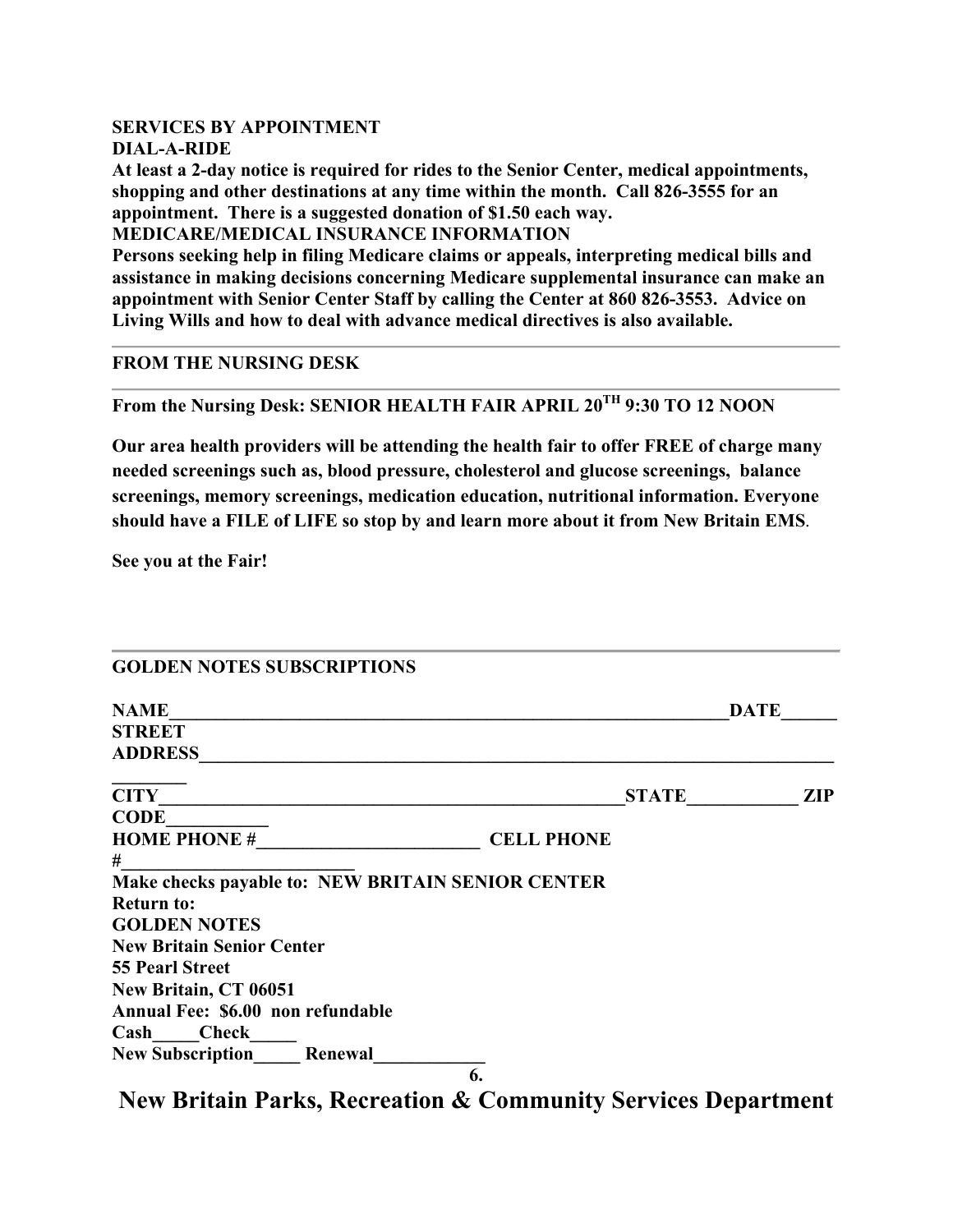### **Bus Trips**

**1153 ‐ NYC Food Tour May 14, 2016 7:00 AM to 7:00 PM \$79.00 pp**

**Trip Content:** 

**What better way to experience NYC than by walking its streets and "noshing" your way through the affordable culinary treats that are available. Weave your way through a combination of Asian, Italian, Jewish, Middle Eastern, Eastern European and American bakeries, delicatessens, pizzerias, bagel, bialy and knish shops, gourmet donut shops, vintage candy shops, pasta makers, meat markets, street vendors and much more! This trip features round trip motor coach transportation. Registration deadline 04/12/2016** 

**2610 - Lobster Bake Trip June 11, 2016 8:00 AM to 8:00 PM \$129.00 pp** 

**The famous Gloucester House, in Gloucester MA, is world renowned for its lobster dishes and fresh seafood, which is locally caught in the North Atlantic and prepared to perfection. This season you're invited join in a delightful dining experience on historic Seven Seas Wharf. This trip includes RT motor coach transportation and a traditional Lobster Back consisting of 1 lobster & ½ chicken or steak, Chowder, corn, potato, and lemonade. Participants will also enjoy leisure time at Bearskin Neck, a small neck of land that just out of the town center into Rockport Harbor. Here you will find quaint little studios, shops and restaurants.** 

**Registration deadline 05/06/2016** 

#### **THE REGISTRATION DEADLINE FOR SHARED TRIPS**

**IS ONE MONTH PRIOR: Shared bus trips are offered to several communities, exact departure times are dependent upon towns attending. Departure times for most shared bus trips are between 6:00am and 9:00am; Most trips depart from the commuter parking lot across from the New Britain Target store located at 475 Hartford Road, New Britain. Participants are notified via letter of exact departure times/location at least two weeks prior to trip. Participants must be over the age of 18 or accompanied by an adult.** 

**Call The Benefits Are Endless....Info Line at** 

18 **(860) 826-3360 7. April Calendar**